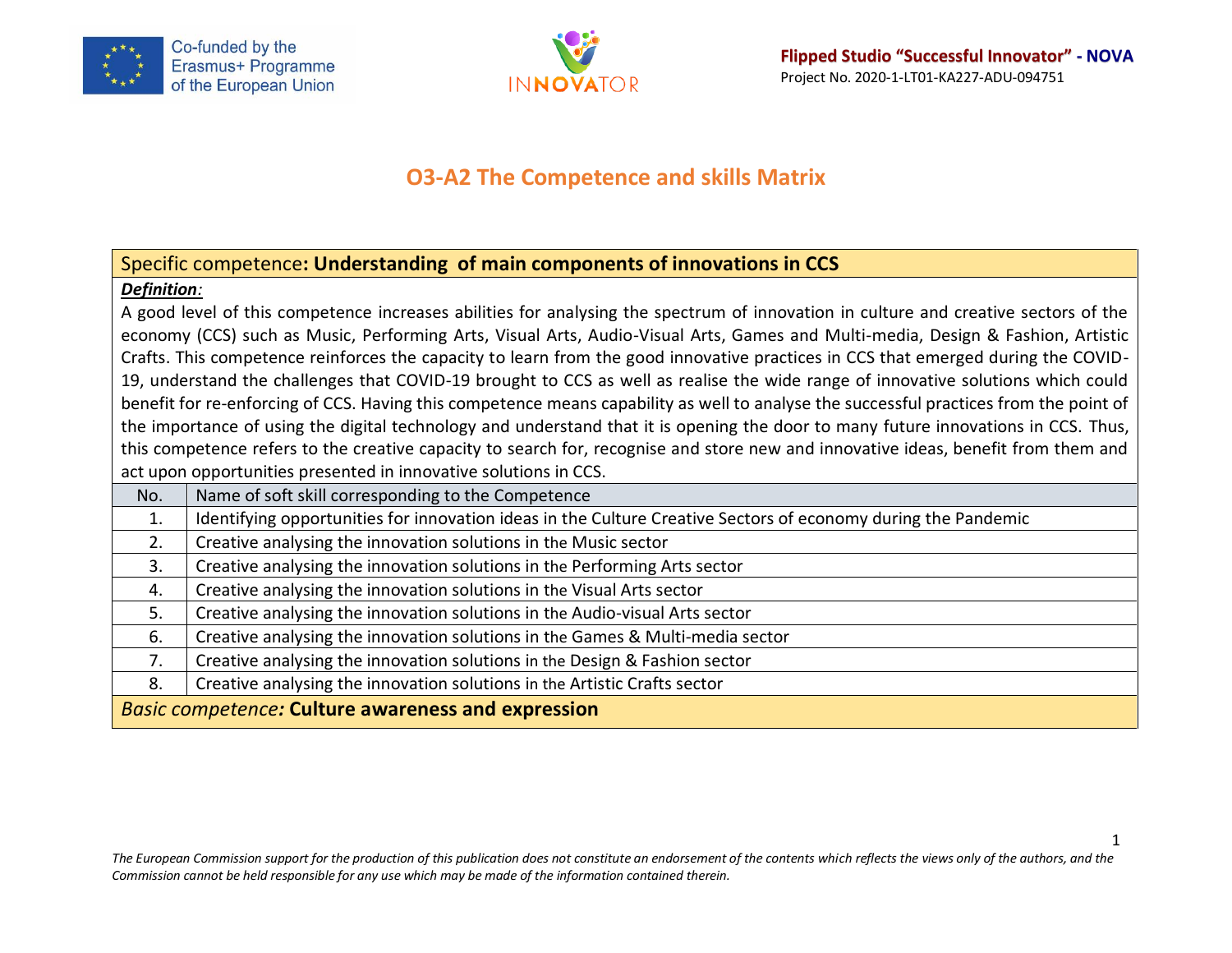



#### *Definition:*

A good level of this competence helps you to develop and express your own ideas within cultural and creative contexts, thus, creates a basis to be a successful innovator in the cultural and creative sectors of the economy, especially during the COVID-19 pandemic outbreak. This competence increases your understanding of how ideas and meaning are creatively expressed and communicated in different cultures. Having this competence helps you to use different ways of communicating ideas, both as an individual and collectively in a team, with the respect for diversity in cultural expressions of them, especially during the COVID-19 pandemic outbreak. It also includes the developing your ethical and responsible approach to intellectual and cultural ownership of the ideas.

| No.                              | Name of soft skill corresponding to the Competence                                                                        |
|----------------------------------|---------------------------------------------------------------------------------------------------------------------------|
| 1.                               | Expressing, interpreting and developing ideas with empathy in the range of the forms within cultural and creative         |
|                                  | contexts                                                                                                                  |
| 2.                               | Understanding how your ideas in CCS can correspond to the different cultures                                              |
| 3.                               | Understanding the different ways of communicating the innovative ideas in CCS both as an individual and collectively in a |
|                                  | team                                                                                                                      |
| 4.                               | Ethical respect for diversity in cultural and artistic expressions of creative ideas                                      |
| 5.                               | Showing the responsibility towards intellectual and cultural ownership in CCS                                             |
| <b>Basic competence: Digital</b> |                                                                                                                           |

#### *Definition:*

A good level of Digital competence creates abilities to use digital technologies for developing and implementing innovative ideas in CCS. It increases as well capacity to use the internet search for discovering new opportunities safely, to pitch innovative ideas in CCS digitally, to make attractive digital presentations, to use the social media opportunities for the marketing of the innovative ideas in CCS and communicating with the followers during COVID-19 pandemics and in the future.

| No. | Name of soft skill corresponding to the Competence                                                                         |
|-----|----------------------------------------------------------------------------------------------------------------------------|
| 1.  | Understanding the benefits of using digital technologies for creating, presenting and implementing the innovation ideas    |
|     | in CCS                                                                                                                     |
| 2.  | Using internet search for discovering the new opportunities in CCS safely                                                  |
| 3.  | Awareness of the possibility to express ideas using digital presentations and animations                                   |
| 4.  | Using different digital platforms, tools for collaboration and communication, social media especially within the period of |
|     | limitation of face-to-face activities, like COVID-19                                                                       |
|     | Understanding of limitations and risks of the digital sphere                                                               |

*The European Commission support for the production of this publication does not constitute an endorsement of the contents which reflects the views only of the authors, and the Commission cannot be held responsible for any use which may be made of the information contained therein.*